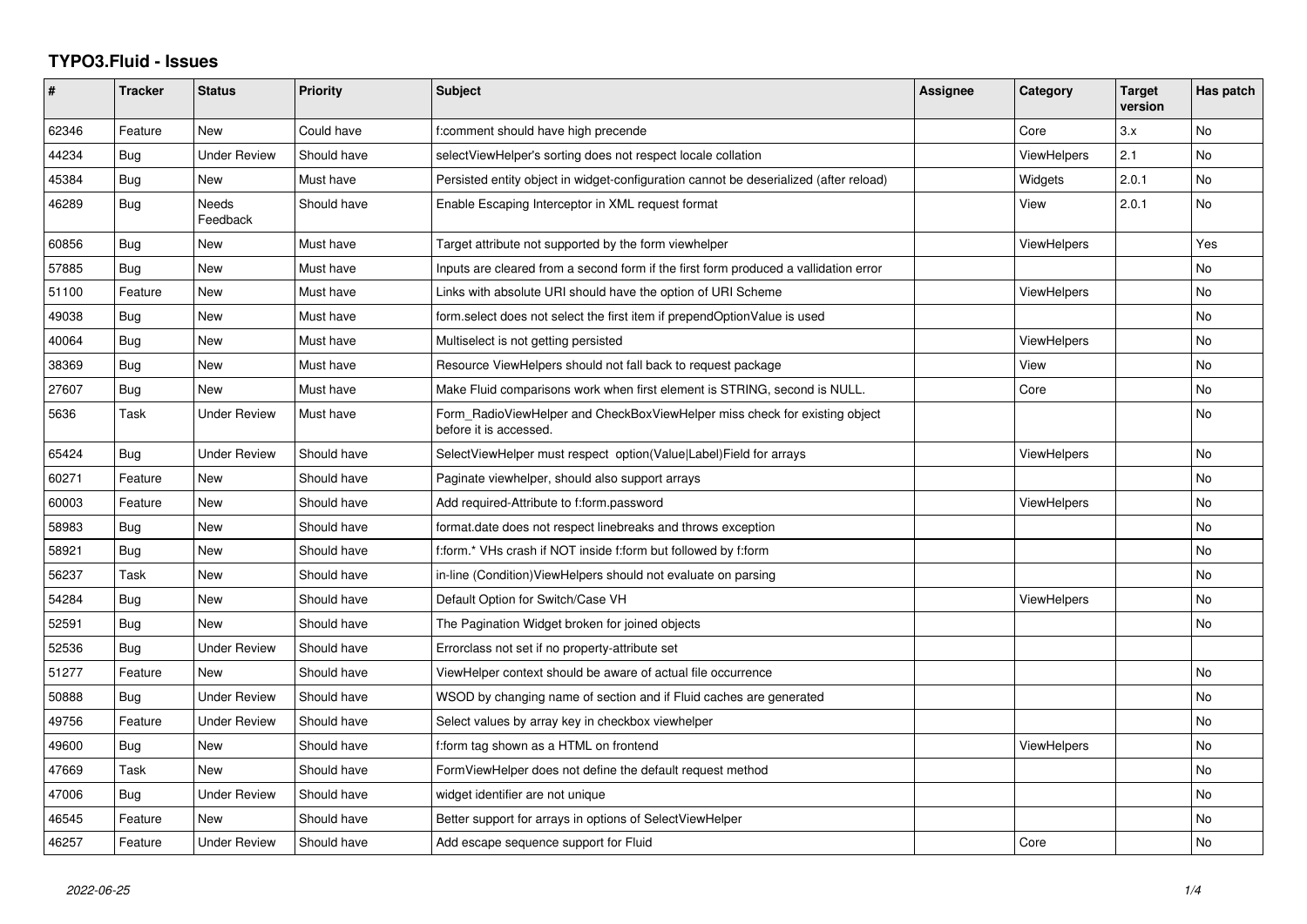| $\pmb{\#}$ | <b>Tracker</b> | <b>Status</b>       | <b>Priority</b> | <b>Subject</b>                                                                                              | Assignee | Category           | <b>Target</b><br>version | Has patch |
|------------|----------------|---------------------|-----------------|-------------------------------------------------------------------------------------------------------------|----------|--------------------|--------------------------|-----------|
| 46091      | Task           | Needs<br>Feedback   | Should have     | Show source file name and position on exceptions during parsing                                             |          |                    |                          | <b>No</b> |
| 45394      | Task           | New                 | Should have     | Forwardport Unit test for standalone view                                                                   |          | View               |                          | No        |
| 45345      | Feature        | Needs<br>Feedback   | Should have     | Easy to use comments for fluid that won't show in output                                                    |          |                    |                          |           |
| 45153      | Feature        | New                 | Should have     | f:be.menus.actionMenuItem - Detection of the current select option is insufficient                          |          |                    |                          | <b>No</b> |
| 43072      | Task           | New                 | Should have     | Remove TOKENS for adding templates fallback in Backporter                                                   |          | View               |                          | No        |
| 43071      | Task           | New                 | Should have     | Remove TOKENS for adding fallback teplates in B                                                             |          |                    |                          | No        |
| 42743      | Task           | New                 | Should have     | Remove inline style for hidden form fields                                                                  |          |                    |                          | No        |
| 42397      | Feature        | New                 | Should have     | Missing viewhelper for general links                                                                        |          |                    |                          | No        |
| 40081      | Feature        | New                 | Should have     | Allow assigned variables as keys in arrays                                                                  |          |                    |                          | <b>No</b> |
| 39990      | <b>Bug</b>     | New                 | Should have     | Same form twice in one template: hidden fields for empty values are only rendered<br>once                   |          | Core               |                          | No        |
| 39936      | Feature        | <b>New</b>          | Should have     | registerTagAttribute should handle default values                                                           |          | ViewHelpers        |                          | <b>No</b> |
| 38130      | Feature        | New                 | Should have     | Checkboxes and multiple select fields should have an assignable default value                               |          |                    |                          | No        |
| 37619      | <b>Bug</b>     | New                 | Should have     | Fatal Error when using variable in name attribute of Section ViewHelper                                     |          | ViewHelpers        |                          | No        |
| 36655      | Bug            | New                 | Should have     | <b>Pagination Links</b>                                                                                     |          | Widgets            |                          | No        |
| 36410      | Feature        | New                 | Should have     | Allow templates to send arguments back to layout                                                            |          | <b>ViewHelpers</b> |                          | No        |
| 34682      | <b>Bug</b>     | <b>Under Review</b> | Should have     | Radio Button missing checked on validation error                                                            |          | ViewHelpers        |                          | <b>No</b> |
| 33215      | Feature        | New                 | Should have     | RFC: Dynamic values in ObjectAccess paths                                                                   |          |                    |                          | No        |
| 32035      | Task           | New                 | Should have     | Improve fluid error messages                                                                                |          | Core               |                          | Yes       |
| 31955      | Feature        | New                 | Should have     | f:uri.widget                                                                                                |          | Widgets            |                          | No        |
| 30937      | <b>Bug</b>     | New                 | Should have     | CropViewHelper stringToTruncate can't be supplied so it can't be easily extended                            |          | <b>ViewHelpers</b> |                          | Yes       |
| 28554      | <b>Bug</b>     | New                 | Should have     | (v4) implement feature flag to disable caching                                                              |          |                    |                          | No        |
| 28553      | <b>Bug</b>     | New                 | Should have     | improve XHProf test setup                                                                                   |          |                    |                          | No        |
| 28552      | <b>Bug</b>     | New                 | Should have     | (v5) write ViewHelper test for compiled run; adjust functional test to do two passes<br>(uncached & cached) |          |                    |                          | <b>No</b> |
| 28550      | <b>Bug</b>     | New                 | Should have     | (v4) make widgets cacheable, i.e. not implement childnodeaccess interface                                   |          |                    |                          | No        |
| 28549      | <b>Bug</b>     | New                 | Should have     | make widgets cacheable, i.e. not implement childnodeaccess interface                                        |          |                    |                          | No        |
| 13045      | Bug            | New                 | Should have     | Entity decode of strings are different between if-conditions and output of variable                         |          |                    |                          |           |
| 10911      | Task           | New                 | Should have     | Tx_Fluid_ViewHelpers_Form_AbstractFormViewHelper->renderHiddenIdentityField<br>should be more reliable      |          | ViewHelpers        |                          | No        |
| 9950       | Task           | New                 | Should have     | Binding to nested arrays impossible for form-elements                                                       |          | ViewHelpers        |                          |           |
| 9514       | Feature        | New                 | Should have     | Support explicit Array Arguments for ViewHelpers                                                            |          |                    |                          |           |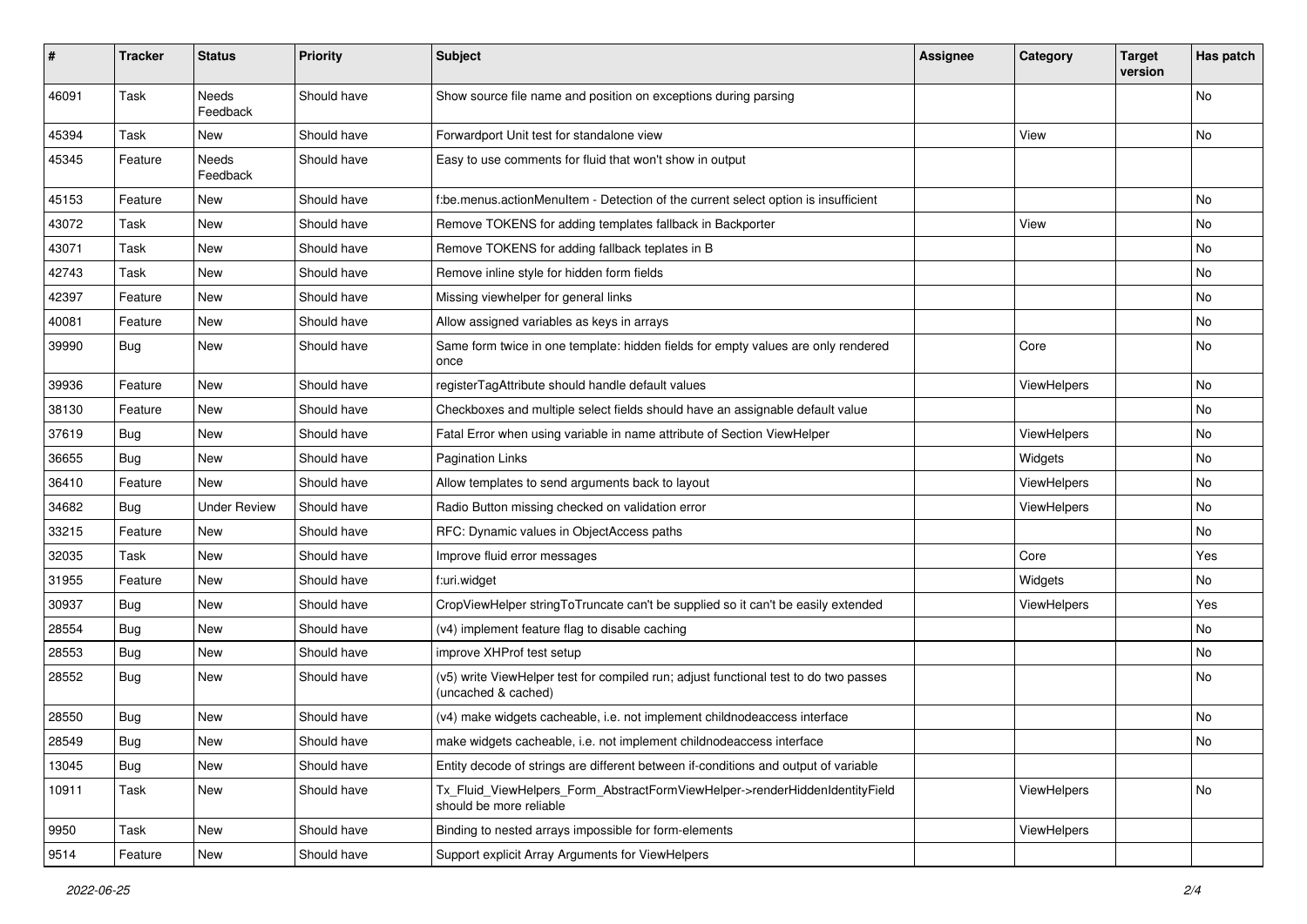| #     | <b>Tracker</b> | <b>Status</b>            | <b>Priority</b>      | <b>Subject</b>                                                                                | Assignee                    | Category           | <b>Target</b><br>version | Has patch |
|-------|----------------|--------------------------|----------------------|-----------------------------------------------------------------------------------------------|-----------------------------|--------------------|--------------------------|-----------|
| 8648  | Bug            | <b>New</b>               | Should have          | format.crop ViewHelper should support all features of the crop stdWrap function               |                             | <b>ViewHelpers</b> |                          | <b>No</b> |
| 4704  | Feature        | New                      | Should have          | Improve parsing exception messages                                                            |                             | Core               |                          |           |
| 3481  | Bug            | <b>New</b>               | Should have          | Use ViewHelperVariableContainer in PostParseFacet                                             |                             | Core               |                          | No        |
| 3291  | Feature        | <b>Needs</b><br>Feedback | Should have          | Cacheable viewhelpers                                                                         |                             |                    |                          | <b>No</b> |
| 60181 | Feature        | <b>New</b>               | Could have           | Caching mechanism for Fluid Views/Templates                                                   |                             | View               |                          | No        |
| 48355 | Feature        | <b>New</b>               | Could have           | Assign output of viewhelper to template variable for further processing.                      |                             |                    |                          |           |
| 36559 | Feature        | New                      | Could have           | New widget progress bar                                                                       |                             |                    |                          | Yes       |
| 34309 | Task           | New                      | Could have           | Unknown ViewHelpers cause exception - should be handled more graceful                         |                             | ViewHelpers        |                          | No        |
| 30555 | Feature        | <b>New</b>               | Could have           | Make TagBuilder more extensible                                                               |                             | Core               |                          | No        |
| 10472 | Feature        | New                      | Could have           | Fluid Standalone distribution                                                                 |                             | Core               |                          | No        |
| 8989  | Feature        | Needs<br>Feedback        | Could have           | Search path for fluid template files                                                          |                             | View               |                          | No        |
| 7608  | Feature        | New                      | Could have           | Configurable shorthand/object accessor delimiters                                             |                             | Core               |                          | Yes       |
| 1907  | Feature        | New                      | Could have           | Default values for view helpers based on context                                              |                             | Core               |                          |           |
| 26664 | Task           | <b>New</b>               | Won't have this time | Clean up Form ViewHelpers                                                                     |                             | <b>ViewHelpers</b> |                          | No        |
| 26658 | Task           | <b>New</b>               | Won't have this time | Make Form ViewHelpers consistent                                                              |                             | <b>ViewHelpers</b> |                          | <b>No</b> |
| 52419 | <b>Bug</b>     | <b>New</b>               | Should have          | Wrong PHPDocs notation for default value inline f:translate viewhelper                        |                             |                    | 2.0                      | No        |
| 51239 | Bug            | <b>Under Review</b>      | Must have            | AbstractViewHelper use incorrect method signature for "\$this->systemLogger->log()"           | Adrian Föder                | Core               |                          | Yes       |
| 54195 | Task           | New                      | Should have          | Rename and move FormViewHelper's errorClass value, currently 'f3-form-error'                  | Adrian Föder                | <b>ViewHelpers</b> |                          | No        |
| 59057 | Bug            | <b>Under Review</b>      | Must have            | Hidden empty value fields shoud be disabled when related field is disabled                    | Bastian<br>Waidelich        | <b>ViewHelpers</b> |                          | No.       |
| 58862 | Bug            | <b>Needs</b><br>Feedback | Should have          | FormViewHelper doesn't accept NULL as value for \$arguments                                   | <b>Bastian</b><br>Waidelich | <b>ViewHelpers</b> |                          | Yes       |
| 53806 | <b>Bug</b>     | Under Review             | Should have          | Paginate widget maximumNumberOfLinks rendering wrong number of links                          | Bastian<br>Waidelich        | Widgets            |                          | No        |
| 33628 | <b>Bug</b>     | Needs<br>Feedback        | Must have            | Multicheckboxes (multiselect) for Collections don't work                                      | Christian Müller            | <b>ViewHelpers</b> |                          | No        |
| 55008 | Bug            | <b>Under Review</b>      | Should have          | Interceptors should be used in Partials                                                       | Christian Müller            |                    |                          | No.       |
| 3725  | Feature        | New                      | Could have           | CSS Engine                                                                                    | Christian Müller            | <b>ViewHelpers</b> |                          | No        |
| 37095 | Feature        | New                      | Should have          | It should be possible to set a different template on a Fluid TemplateView inside an<br>action | Christopher<br>Hlubek       |                    |                          | No        |
| 43346 | Feature        | <b>Under Review</b>      | Should have          | Allow property mapping configuration via template                                             | Karsten<br>Dambekalns       | <b>ViewHelpers</b> | 2.1                      | No.       |